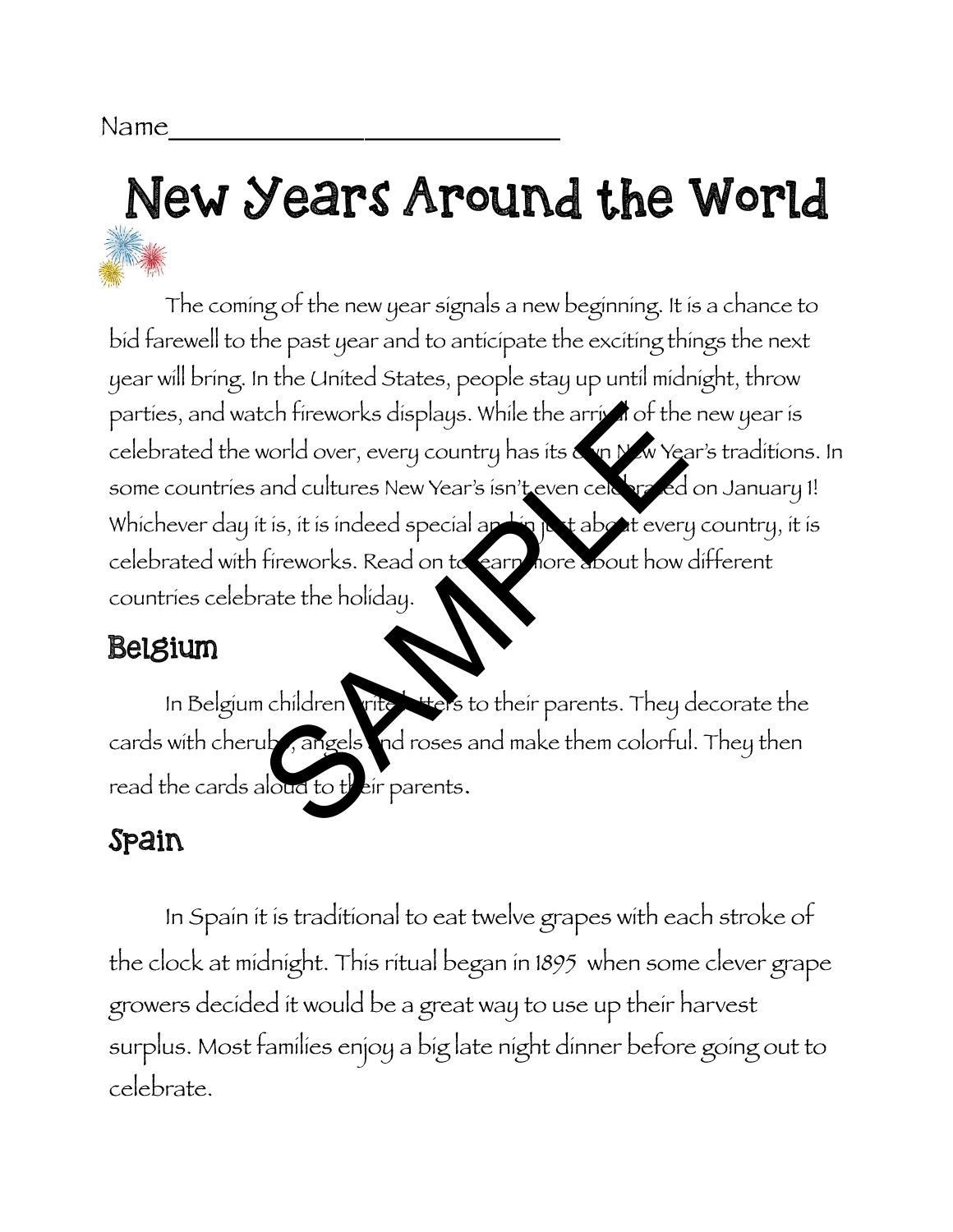#### Greece



As is true in many cultures, the Greek people use foods as symbols in holiday traditions. Greeks hang onions on their doors on New Year's Eve as a symbol of a new beginning. The pomegranate fruit is used too. It is a symbol of good luck and prosperity. Greeks commonly break one on their doorstep before entering their houses on New Year's Day. In many parts of Greece a special bread or cake is served. It contains a hidden coin that is said to bring good luck to the recipient. On New Year's morning, parents tap their children on the head to wake them before going to church. The Maria Commonly Break one on their door<br>houses on New Year's Day. Ir hard par<br>do or cake is served. It contains a vieler<br>good luck to the recircation with Year<br>neir children on the Roto wake them b<br>ples welcome Toshigam

# Japan

On New Yar's Eve M Japan, bells are rung 108 times in Buddhist temples velcome Toshigami, the New Year's God. The Japanese also clean their homes. They send cards to friends and family to say thanks and to wish them a Happy New Year, in the same way that people in other parts of the world send cards at Christmas.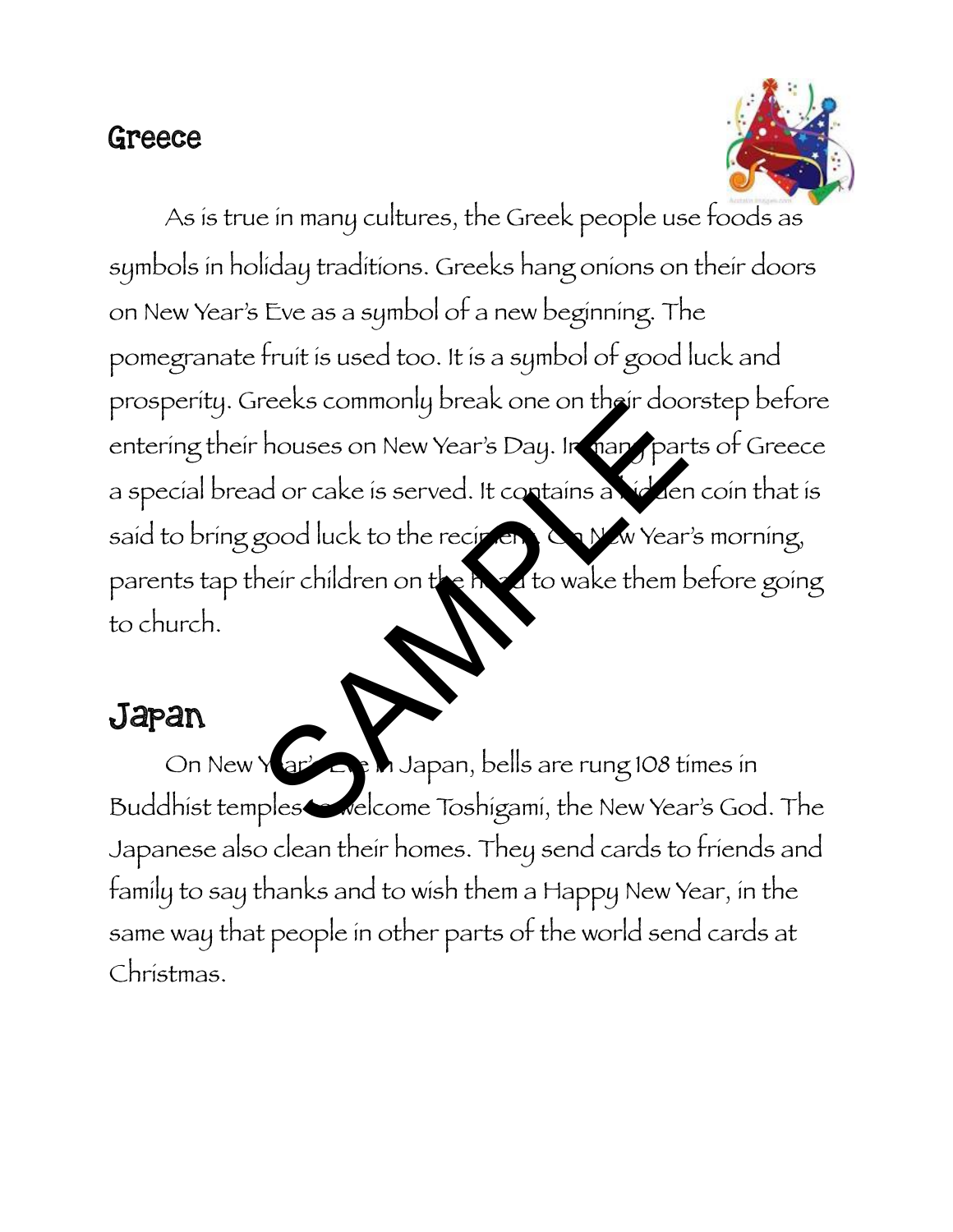## Denmark

A special dessert is eaten in Denmark on New Year's Eve. It is tall and cone shaped and is decorated with flags and firecrackers. Many people gather in Copenhagen to watch the Royal Guard parade in their bright red uniforms and celebrate when the town hall clock strikes midnight. On New Year's Day some Danish people throw dishes on others' doorsteps. It is thought that this will bring them many friends in the year ahead.

#### South Africa

Since it is warm in the southern **Amisphere on January 1, many South** Africans celebrate New Year's outside. As a most countries around the world, people enjoy fireworks toplay at midnight. Up to 80,000 people have gathered at the foot of famous Table Mountain, which overlooks the city of Cape Town, to welcome the new year. SA<br>
SERIES Will bring them many friends in the sar ahe.<br>
SERIES Warm in the southern many there on January<br>
at New Year's outside As most countries a<br>
migrory fireworks<br>
at the focus of them in Table Mountain, which countr

If you could travel to any of these countries to celebrate the new year, which one would you choose? Use details from the text to support your answer.

\_\_\_\_\_\_\_\_\_\_\_\_\_\_\_\_\_\_\_\_\_\_\_\_\_\_\_\_\_\_\_\_\_\_\_\_\_\_\_\_\_\_\_\_\_\_\_\_\_\_\_\_\_\_\_\_\_\_\_\_\_\_\_\_\_\_\_

\_\_\_\_\_\_\_\_\_\_\_\_\_\_\_\_\_\_\_\_\_\_\_\_\_\_\_\_\_\_\_\_\_\_\_\_\_\_\_\_\_\_\_\_\_\_\_\_\_\_\_\_\_\_\_\_\_\_\_\_\_\_\_\_\_\_\_

\_\_\_\_\_\_\_\_\_\_\_\_\_\_\_\_\_\_\_\_\_\_\_\_\_\_\_\_\_\_\_\_\_\_\_\_\_\_\_\_\_\_\_\_\_\_\_\_\_\_\_\_\_\_\_\_\_\_\_\_\_\_\_\_\_\_\_

\_\_\_\_\_\_\_\_\_\_\_\_\_\_\_\_\_\_\_\_\_\_\_\_\_\_\_\_\_\_\_\_\_\_\_\_\_\_\_\_\_\_\_\_\_\_\_\_\_\_\_\_\_\_\_\_\_\_\_\_\_\_\_\_\_\_\_

\_\_\_\_\_\_\_\_\_\_\_\_\_\_\_\_\_\_\_\_\_\_\_\_\_\_\_\_\_\_\_\_\_\_\_\_\_\_\_\_\_\_\_\_\_\_\_\_\_\_\_\_\_\_\_\_\_\_\_\_\_\_\_\_\_\_\_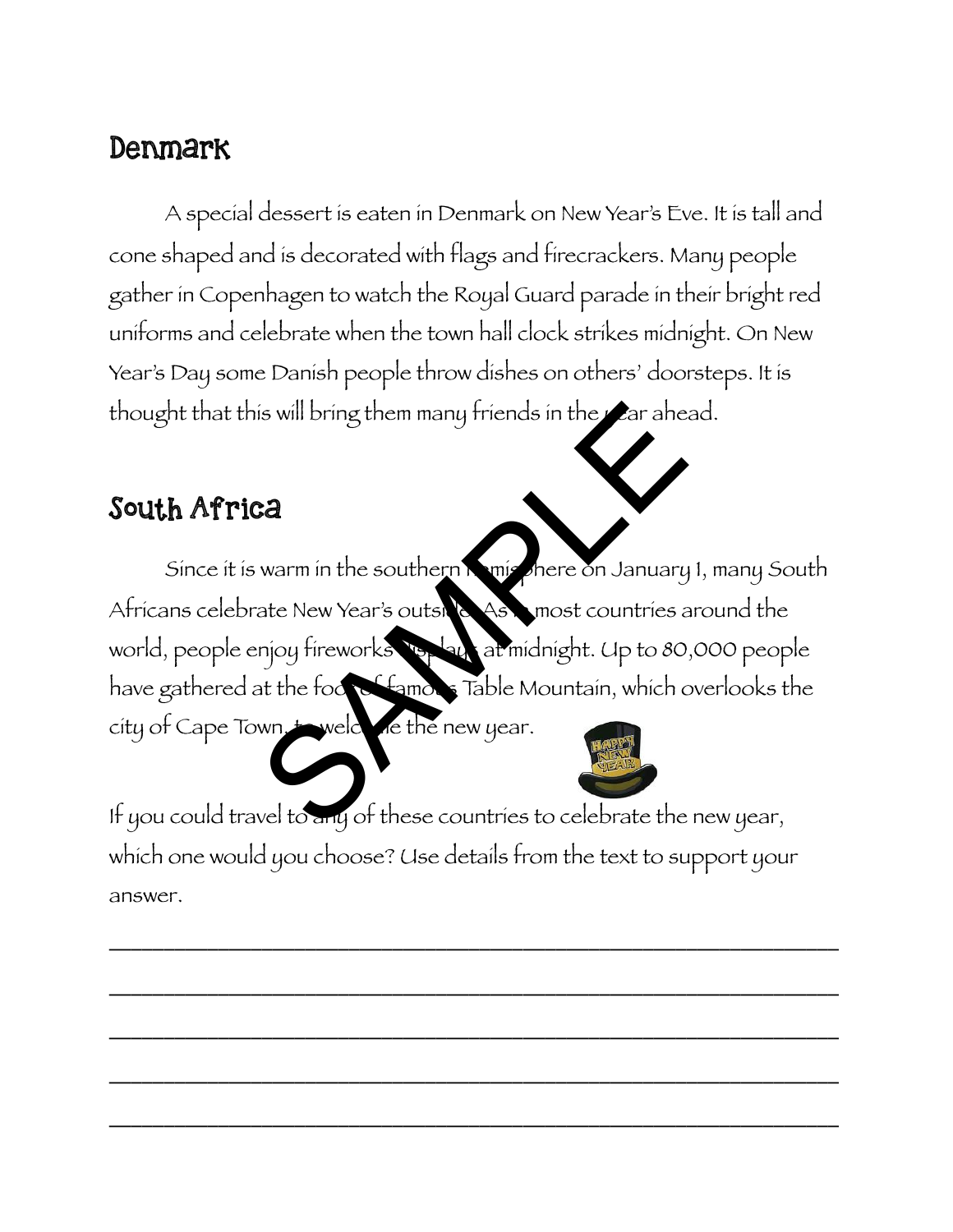

# New Year's in My Family

| List three things your family does on New Year's Eve or day. Or, list things that you enjoy about New Year's.       |
|---------------------------------------------------------------------------------------------------------------------|
|                                                                                                                     |
|                                                                                                                     |
| 3.                                                                                                                  |
|                                                                                                                     |
| Put each of the items on the list into a sentence. The rade a detail sentence<br>that tells a little more about it. |
| First Sentence:                                                                                                     |
|                                                                                                                     |
| Detail Sentence:                                                                                                    |
|                                                                                                                     |
|                                                                                                                     |
|                                                                                                                     |
| First Sentence:                                                                                                     |
|                                                                                                                     |
|                                                                                                                     |
|                                                                                                                     |
|                                                                                                                     |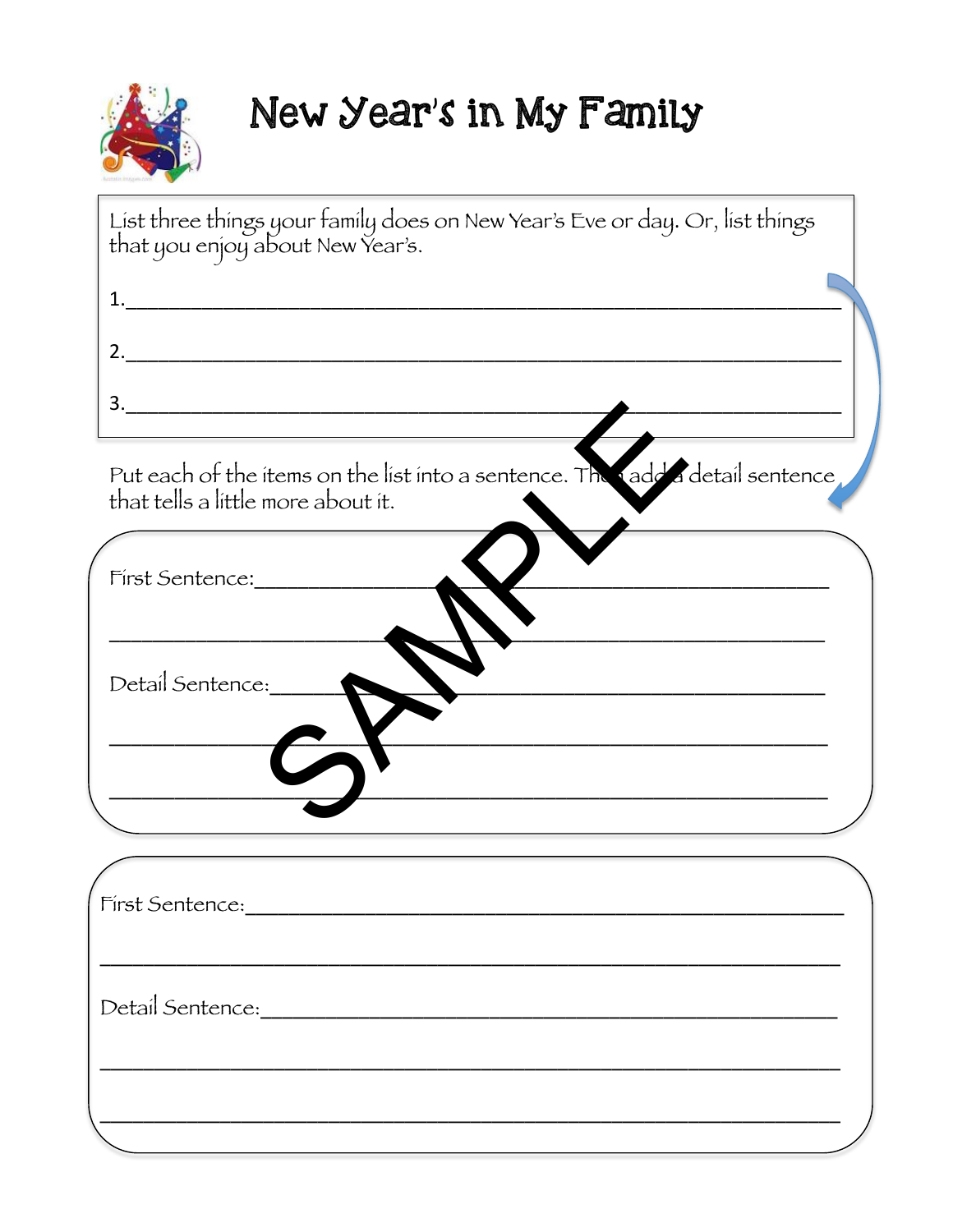| First Sentence:                                                                                                                                                                                      |
|------------------------------------------------------------------------------------------------------------------------------------------------------------------------------------------------------|
|                                                                                                                                                                                                      |
| Detail Sentence:                                                                                                                                                                                     |
|                                                                                                                                                                                                      |
|                                                                                                                                                                                                      |
| On the next page, write a paragraph using the sentence above. Remember to include a topic sentence to let the reader know that to expect and a closing<br>sentence to recap or sum-up your thoughts. |
| An example topic sentence might be, was family has a lot of fun celebrating                                                                                                                          |
| Your topic sentence:                                                                                                                                                                                 |
|                                                                                                                                                                                                      |
| An example closing sentence might be, "Celebrating New Year's is one of my family's many holiday traditions."                                                                                        |
| Your closing sentence:                                                                                                                                                                               |

When you are finished, make an illustration to accompany your paragraph.

\_\_\_\_\_\_\_\_\_\_\_\_\_\_\_\_\_\_\_\_\_\_\_\_\_\_\_\_\_\_\_\_\_\_\_\_\_\_\_\_\_\_\_\_\_\_\_\_\_\_\_\_\_\_\_\_\_\_\_\_\_\_\_\_\_\_\_\_\_\_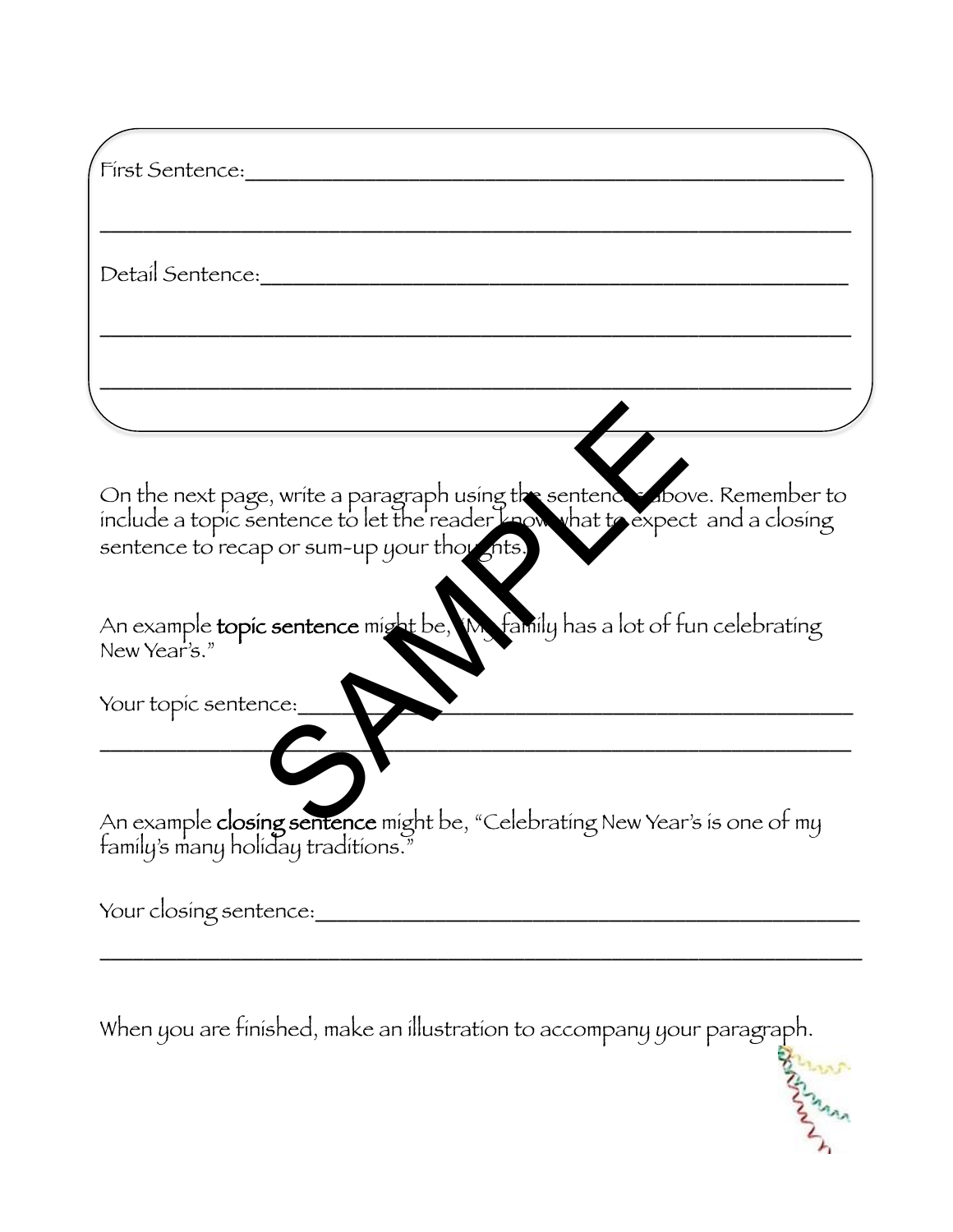

# Dig Into : Informational Text

| Name |                                                                                          |
|------|------------------------------------------------------------------------------------------|
|      |                                                                                          |
|      |                                                                                          |
|      |                                                                                          |
|      |                                                                                          |
|      | As you read, list any unknown or unusual works fere:                                     |
|      |                                                                                          |
|      | <u> 1980 - Johann John Stone, mars eta biztanleria (</u>                                 |
|      | $\Omega$ . $\eta$<br><u>.</u><br>1992 - Januar John Harry, margintaniar martx (h. 1908). |
|      |                                                                                          |
|      |                                                                                          |
|      |                                                                                          |
|      | After reading the article, I have decided that the main ideas are:                       |
|      |                                                                                          |
|      |                                                                                          |
|      |                                                                                          |
|      |                                                                                          |
|      |                                                                                          |